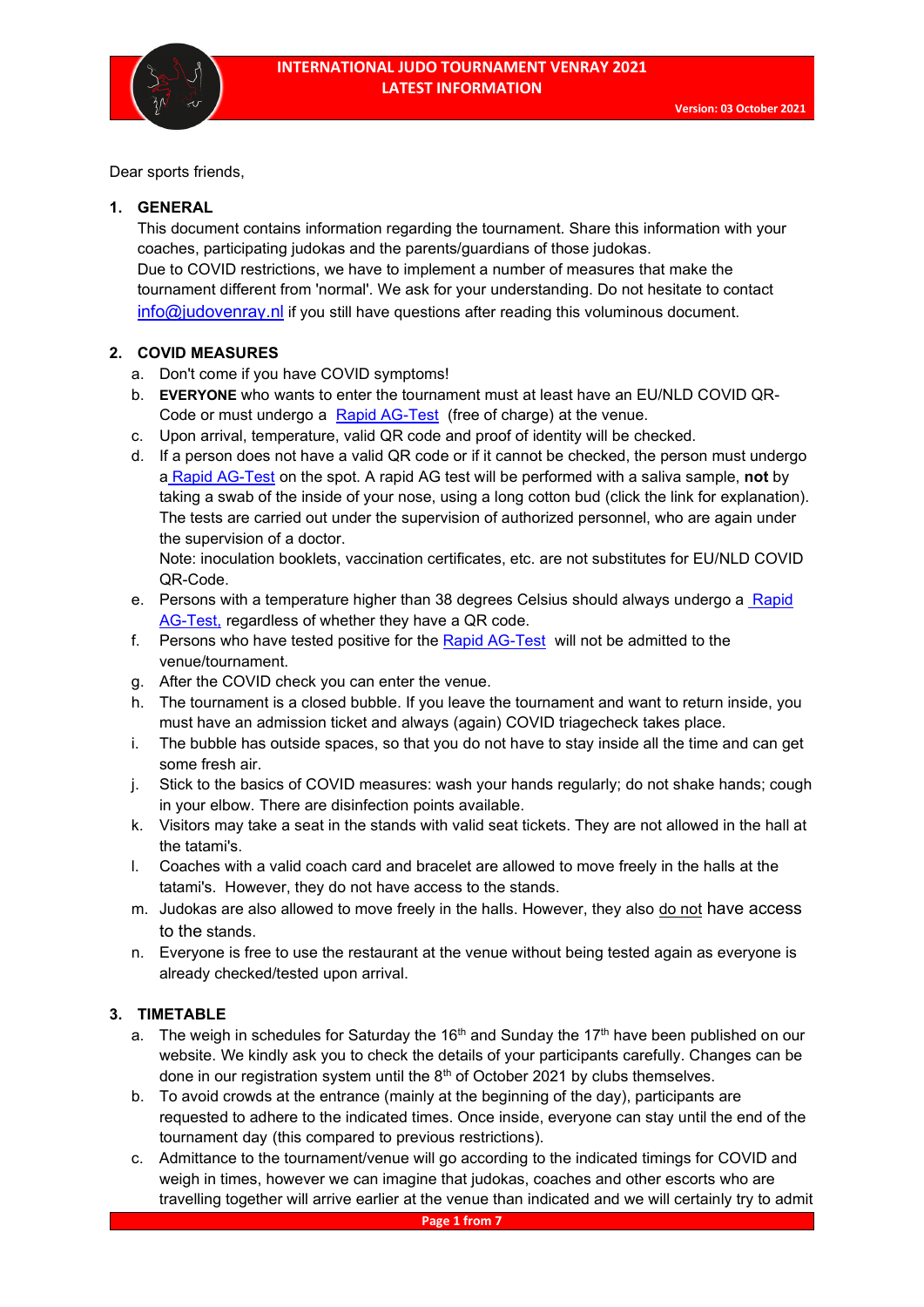

them as soon as possible. However, when there is a overflow of crowds we will stick to our planning which means there might be a chance that early comers may have to wait a bit, please keep that in mind.

The COVID check and weighing time schedules are published on our website and are reflected on the weighing cards.

d. We kindly ask you to be present on the indicated times at Sporthal De Wetteling, Zuidsingel 2, 5801 AH Venray. Late arrival may lead to exclusion from participation in the tournament.

# **4. COACHCARDS, WEIGHINGCARDS AND SEATINGTICKETS**

- a. As coach cards and seating tickets must be issued by name, you can enter those names in our registration system. Login via:<https://judovenray.nl/index.php/nl/login-4> and go to the option [Club Details] in the menu bar. In the submenu you can register your coach cards and seating tickets. Registration is possible until the 11th of October 2021 23:59hrs.
- b. Coach cards (free of charge) and seating tickets for visitors (5 Euro per day) are issued per day in proportion to the number of judokas of your club on that day. Unfortunately, due to COVID restrictions were not able to support additional cards.
- c. As soon as your payment is received, we will send you the seating tickets digitally. Print them out and provide them to the people concerned.
- d. The seating tickets are your access authorization; ensure that you can show them together with a proof of identity or judo pass at the entrance of our tournament! Without one of these cards' entry will be denied!
- e. Our information desk is located right after the COVID checkpoint. Once admitted coaches can pick up their coach cards and weighing cards there. For every coach card a wristband is also handed out. Only the combination of unharmed wristband and a visibly worn, marked coach card is valid for admittance into the competition hall.
- f. Weighing cards have a different color per weighing group (and therefore weighing time). When there is a lot of congestion at the entrance, the color in question (category that needs to weigh in according to schedule) is given priority.
- g. In principle, no seat tickets will be sold at the tournament.

# **5. PAYMENT**

As stated in previous communications, payments must be made to our bank account before the  $8<sup>th</sup>$ of October: NL51RABO0132426447 BIC: RABONL2U with reference to: IJTV and your tournament club number.

Bank details: RABO BANK VENRAY, Schouwburgplein 13, 5801 BV Venray, The Netherlands.

# **6. WEIGHING**

- a. The club itself can enter changes to the judoka details online until the  $8<sup>th</sup>$  of October 2021.
- b. After the  $8<sup>th</sup>$  of October, it's only possible to change at the tournament during the weighing if the progress of the tournament allows it and against a cash payment of € 3.00 administration fee.
- c. New entrants can no longer be registered during the tournament.
- d. At the weighing, each judoka receives a participant card with a sticker stating the details of the weighing. This sticker, pasted on the participant card is proof that the judoka has been weighed and that he can participate in the tournament in his weight and age class.
- e. The participant card shows the provisional starting time and the tatami where he / she must be. **Without this participant card/sticker, the judoka cannot participate in the tournament.**
- f. During the weighing on Saturday, a tolerance of 200 grams is maintained with the judo pants on. On Sundays, the tolerance is 100 grams with or without judo pants.
- g. Wearing a white judogi is mandatory. Using a blue judogi is an option.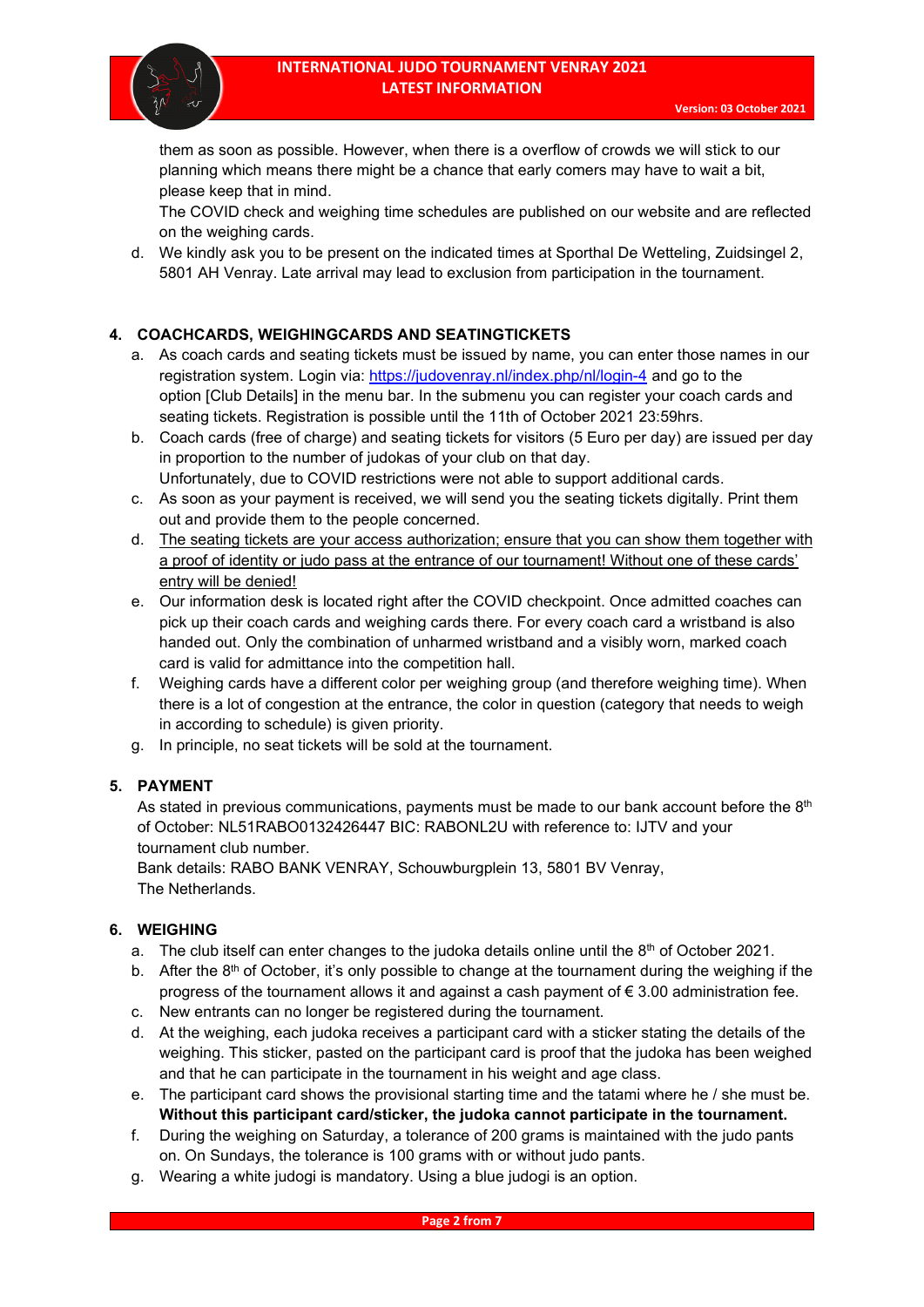

## **7. COMPETITION SCHEDULE**

The starting times indicated on the program are indicative. Depending on the progress on the tatami's, matches can start later but, there is also the possibility that competitions started earlier. (although never before the end of the weighing time per category)

## **Judokas and their coaches must therefore be present at the tournament location in time according to schedule.**

The information screens, CoachApp and the web environment indicate the final times.

# **8. YOUTH REGULATIONS UNDER 10 YEARS**

#### **Start of the competition**

The judokas always (re)start from fixed kumi-kata (kenka/ai yotsu)

## **9. YOUTH REGULATIONS UNDER 12 YEARS**

#### a. **Additional weight category**

According to the regulations of the Dutch Judo Federation, in certain cases we are forced to form an additional weight category. Young judokas (up to 12 years old) may not be heavier in the plus weights (for the girls +40 and +48 kg, for the boys +42 and +50 kg) than 120% of the plus weight of that category (so no heavier than 48 kg and 58 kg for the girls and 51 kg and 60 kg for the boys respectively). When exceeding 120%, a new weight category will have to be formed; however, often the judoka concerned will then be the only one in that category and participation can only take place in the next higher age category.

#### b. **Prohibited techniques**

Also by regulations of the Dutch Judo Federation, the following techniques and variations for young judokas (up to 12 years old) are prohibited and are punished with Shido

- All Sutemi-Waza techniques.
- All throws directly on one or two knees.
- Shime-Waza techniques.
- Kansetsu-Waza techniques.
- Sankaku-Waza techniques.
- In Tachi-Waza directly grabbing around the head. The head, neck and shoulder should remain free (see below photos for clarification). If this situation arises in the action, shido also follows.
- In Ne-Waza grabbing around the head without including an arm.
- In Tachi-Waza all gaskets under the belt.
- Kata-sankaku grip and all similar grips where tension could arise on the neck and / or back vertebra.

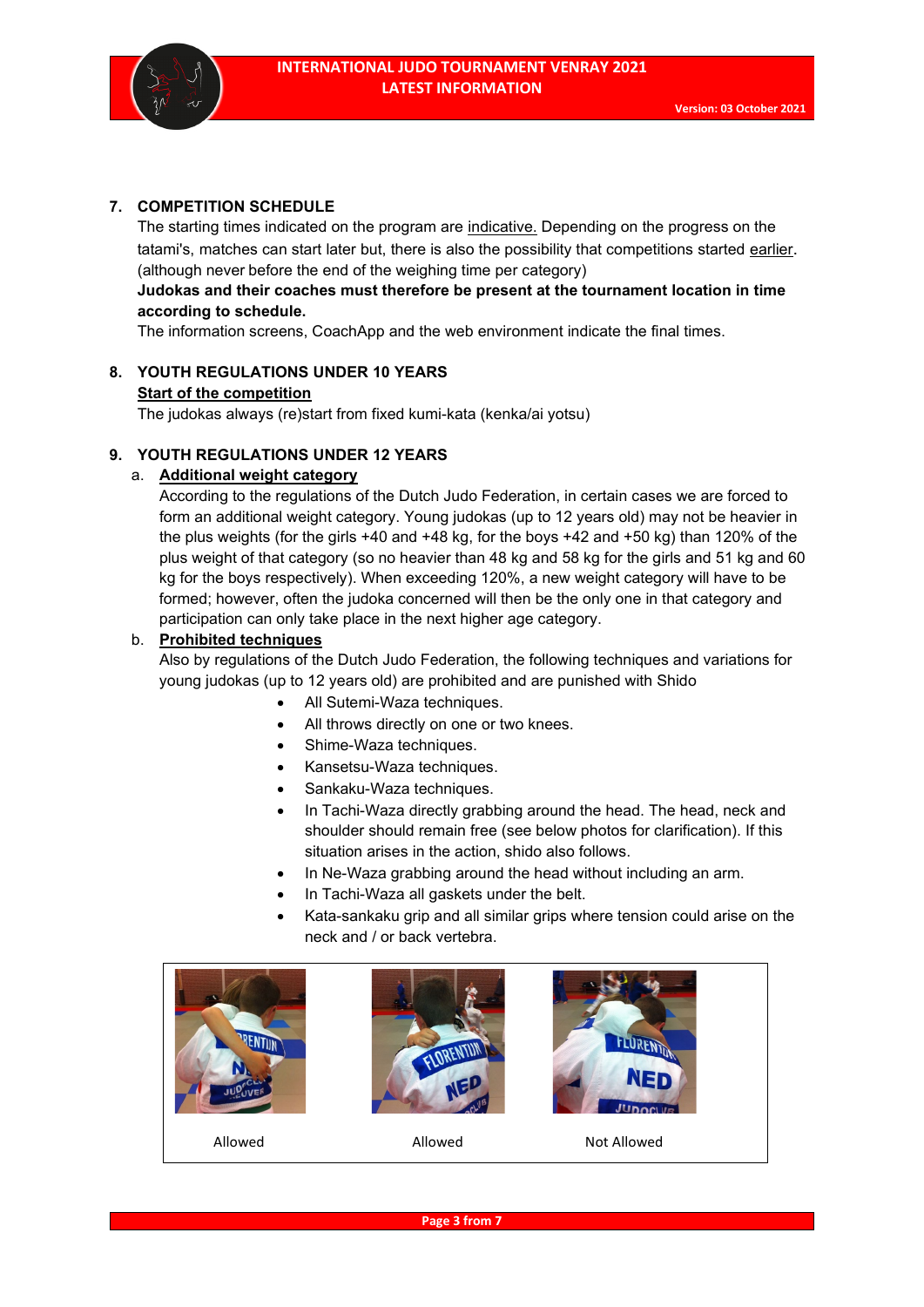

#### c. **Determination of the winner**

In the event of a tie in scores, the winner is determined as follows: the judoka with the fewest penalties wins. In case of the same number of penalties, the winner will be determined by means of hantei. In hantei, we look respectively at who has shown the most kinsas, seizures, activity or positive judo.

d. **Injury**

All cases of injuries and minor medical discomforts may be treated.

e. **Safety**

In all cases not provided for in the regulations, but where the referee considers that safety is at stake, the referee can immediately interrupt the match. The referee may take measures that he deems necessary and hand out a punishing action with the intention of the act in mind.

#### **10. REGULATIONS UNDER 15 YEARS**

The IJF Regulations form the basis for the Dutch rules for young people up to the age of 15. In addition, the following actions are not allowed:

- Kansetsu-Waza techniques.
- Kata-sankaku grip and all similar grips where tension could arise on the neck and / or back vertebra.
- When a judoka has lost consciousness as a result of a strangulation, exclusion for the rest of the tournament automatically follows.
- **11.** Judokas with long hair, should ensure that the neck is free. This means that a 'loose' ponytail is no longer allowed. What is allowed, for example, is braided hair, or a ponytail, where multiple elastics are used. See photo for clarification.



#### **12. NEGATIVE COACH BEHAVIOR**

Following the rules of the IJF, coaching is only allowed during Matte. In addition, negative behavior of the coach towards the arbitration will not be tolerated. This means that care will be taken to ensure that the coach only interferes in coaching his own judoka. All negative acts and behaviors regarding the arbitration will immediately have the effect that the coach will not be allowed to coach the judoka any further alongside the tatami. Negative acts include:

- a. Offensive behavior;
- b. Trying to influence the referee;
- c. Expressing referee terms and/or gestures;
- d. Challenging referee decisions;
- e. Negative statements against referees, participants and/or organizing party/volunteers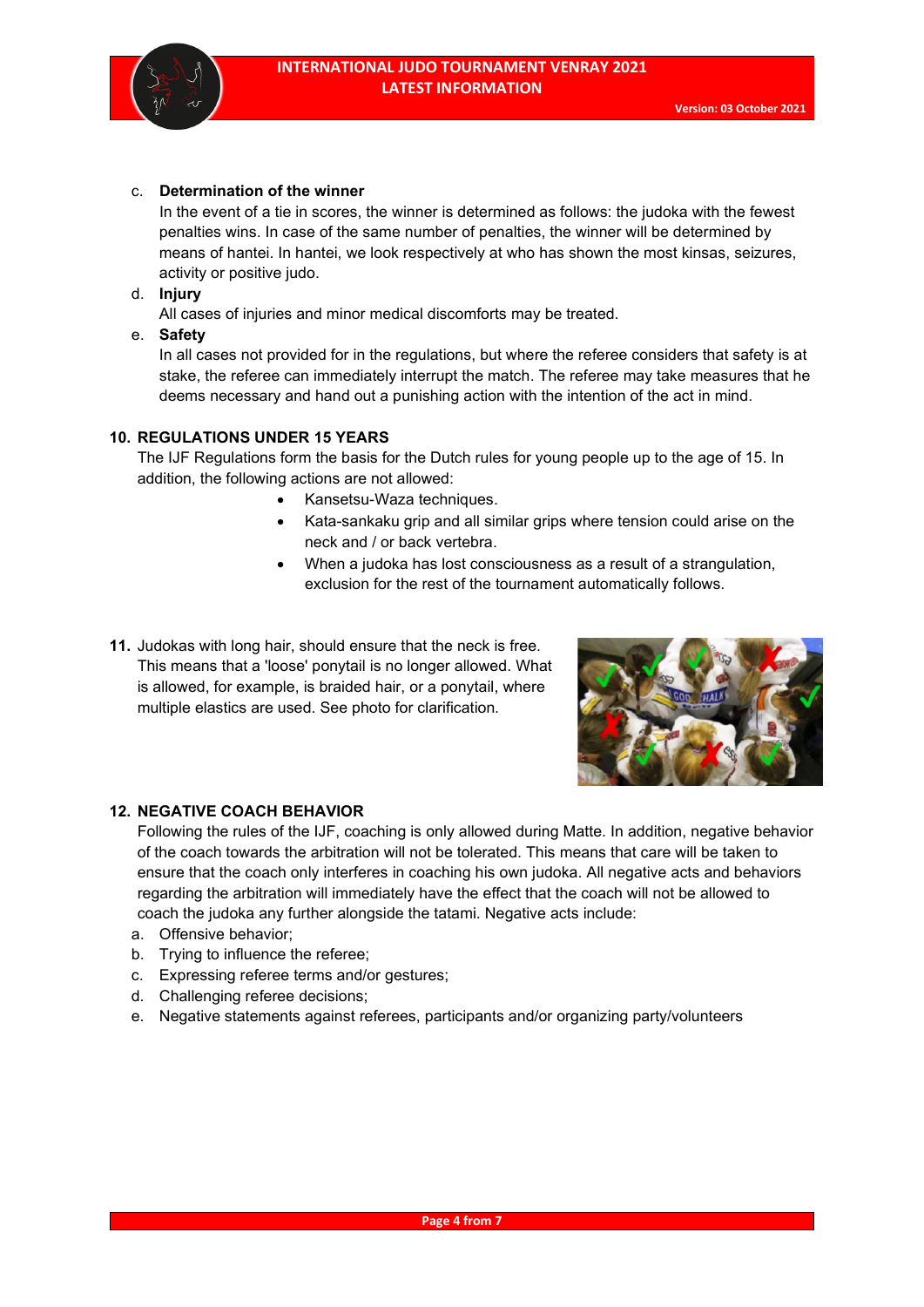| <b>Gender</b> | <b>Born</b> | Game<br><b>Time</b> | <b>Golden</b><br><b>Score</b> | <b>Arm</b><br><b>Locks</b> | <b>Strangling</b> | <b>Necktie</b> |
|---------------|-------------|---------------------|-------------------------------|----------------------------|-------------------|----------------|
| M/F           | U10         | 2 min.              | <b>NO</b>                     | <b>NO</b>                  | <b>NO</b>         | <b>NO</b>      |
| M/F           | U12         | 2 min.              | <b>NO</b>                     | <b>NO</b>                  | <b>NO</b>         | <b>NO</b>      |
| M/F           | U15         | 3 min.              | <b>YES</b>                    | <b>NO</b>                  | <b>YES</b>        | <b>NO</b>      |
| M/F           | U18         | 4 min.              | <b>YES</b>                    | <b>YES</b>                 | <b>YES</b>        | <b>YES</b>     |
| M/F           | U21         | 4 min.              | <b>YES</b>                    | YES                        | <b>YES</b>        | <b>YES</b>     |
| M/F           | Seniors     | 4 min.              | <b>YES</b>                    | YES                        | <b>YES</b>        | <b>YES</b>     |

## **13. RULES, COMPETITION DURATION AND GOLDEN SCORE**

a. The rest period between two matches is, in accordance with the competition rules of the Judo Bond Nederland, at least equal to one time the competition duration.

## **14. AWARDS CEREMONY**

- a. The Award Ceremony takes place in the Hall 1 of the sports facilities
- b. There are medals for the winners, 2nd and twice 3rd places and these are awarded as soon as possible after the matches of the different categories have been completed.

## **15. SPECTATOR CAPACITY**

- a. Also this year we have two competition halls, each with a maximum permitted occupancy of 75% due to COVID restrictions. There are no fixed seats. Seat ticket holders may therefore use both stands, so that they can look in both competition halls. Please note: award ceremonies are only in competition hall 1.
- b. By order of the fire brigade given the number of spectators in the stands large bags may not be taken into the stands; in emergency situations, these bags cause additional problems on the escape route.

#### **16. INFORMATION**

- a. Matches are streamed as much as possible on Facebook: https://www.facebook.com/JudoTournamentVenray/
- b. There are three apps available that users can download in the App and PlayStore, with which the tournament can be followed:
	- i. JudoCoachApp ®©;
	- ii. JudoAudienceApp ®©;
	- iii. JudoPlayerApp ®©;
- c. A web version is available via: judovenray.nl/audience (can contain test dates up until the  $10<sup>th</sup>$ of October).

#### **17. OVERNIGHT STAYS**

If your club has booked with us for overnight stays, you have received the confirmation by e-mail. If this is not the case, we ask you to contact us as a matter of *urgency*. Changes in overnight stays (number of people, nights, etc.) are no longer possible.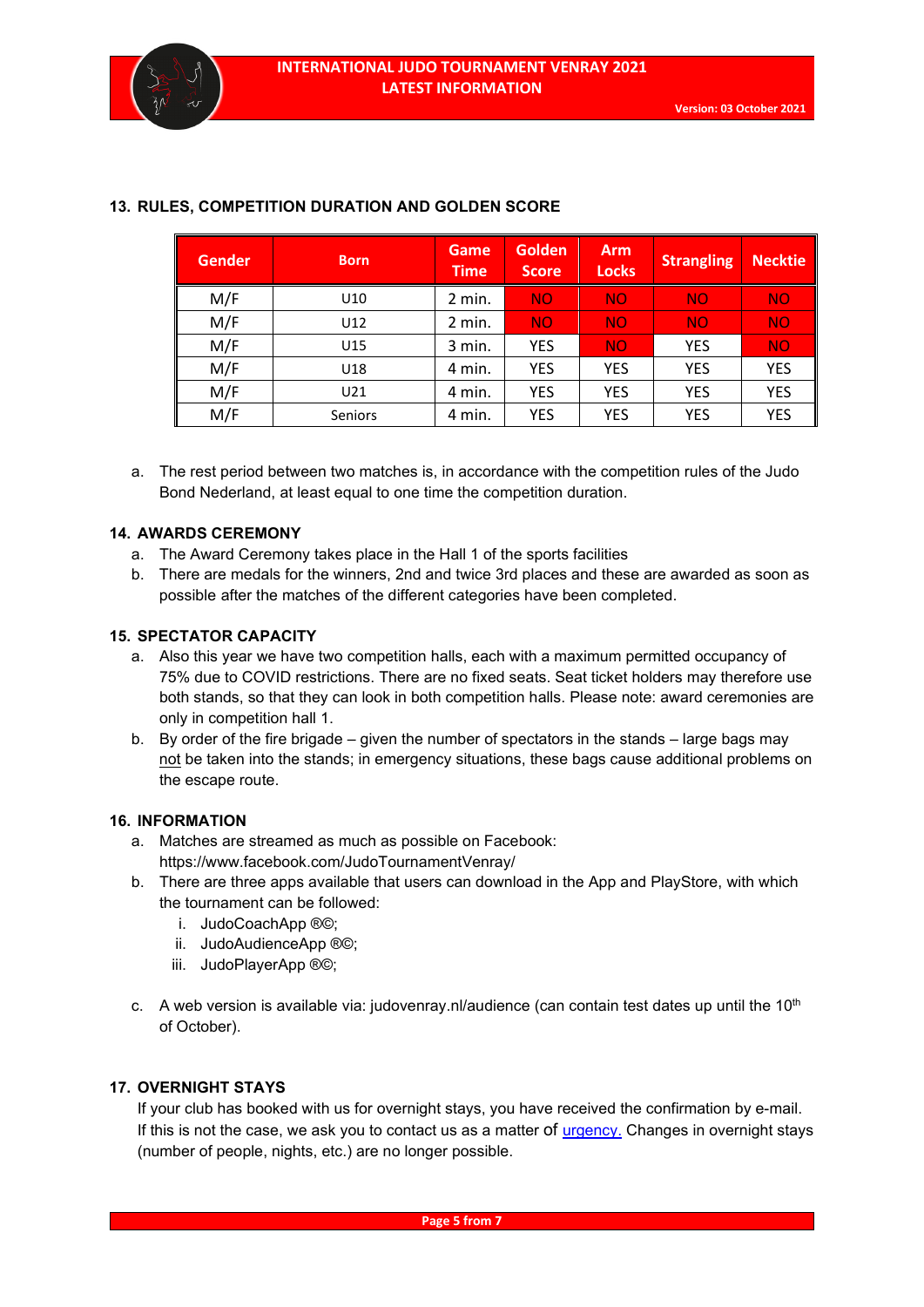

#### **18. RESERVATIONS OF BUNGALOWS AT "***CENTERPARCS DE LIMBURGSE PEEL***"**

- a. As stated in previous communications, payments for CenterParcs and hotel reservations must be in our bank account before the 8<sup>th</sup> of October: NL51RABO0132426447 BIC: RABONL2U with reference to: IJTV and your tournament club number. Bank details: RABO BANK VENRAY, Schouwburgplein 13, 5801 BV Venray-NL. When payment of reserved bungalows at CenterParcs have been done, you can report directly to the CenterParcs at the check-in time from 15:00.
- b. If there are still outstanding costs of reservations, you must first pay them in the sports hall De Wetteling before you can check in at CenterParcs.
- c. the issuance of the keys to the bungalows and the collection of the keys on departure takes place at the reception of the parc itself by staff of Centerparcs. You must report to the reception of the parc with the confirmation of the booking issued to you by us.

#### **19. RESERVATION OF ROOMS AT HOTEL ASTERIA**

a. As stated in previous communications, payments of hotel reservations must be made in our bank account before the 8<sup>th</sup> of October: NL51RABO0132426447 BIC: RABONL2U with reference to:IJTV and your tournament club number. Bank details: RABO BANK VENRAY, Schouwburgplein 13, 5801 BV Venray-NL.

When payment of Hotel reservations have been made, you can report directly to the Hotel Asteria at the check-in time from 15:00.

b. If there are still outstanding costs of reservations, you must first pay them in the sports hall De Wetteling before you can check in at Hotel Asteria or CenterParcs.

#### **Check in at Hotel Asteria and CenterParcs from 15:00**.

Maasheseweg 80A Zuidsingel 2 5804 AD Venray-Oostrum 5802 EG Venray +31 478511466

The address of Hotel Asteria: The address of Sporthal de Wetteling:

The address of CenterParcs: CenterParcs Limburg Peel Peelheideweg 25 5966 PJ America +31 774648484

#### **20. ADDITIONAL INFORMATION**

- a. Additional and last-minute information can be found on our Tournament website: <https://www.judovenray.nl/toernooi> => [Information].
- b. For important notices or urgent questions you can call us on +31 478 587985 and, in case of no answer, mobile telephone +31 651095837.
- c. For all questions, queries etc please contact: [info@judovenray.nl](mailto:info@judovenray.nl)

We wish you and your judoka's a successful and safe

tournament

Sincerely,

Judo Vereniging Venray.